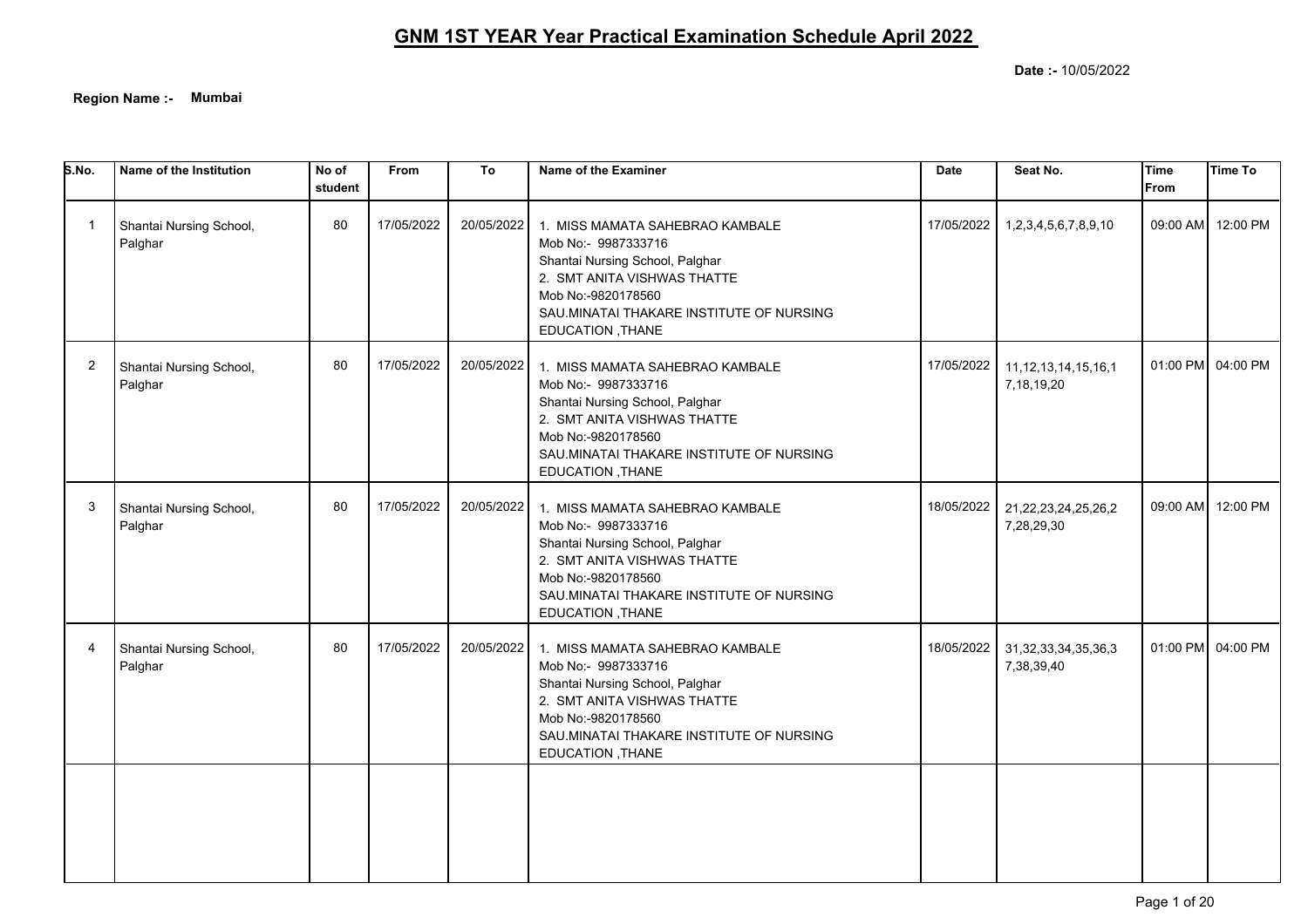| 5 | Shantai Nursing School,<br>Palghar | 80 | 17/05/2022 | 20/05/2022 | 1. MISS MAMATA SAHEBRAO KAMBALE<br>Mob No:- 9987333716<br>Shantai Nursing School, Palghar<br>2. SMT ANITA VISHWAS THATTE<br>Mob No:-9820178560<br>SAU.MINATAI THAKARE INSTITUTE OF NURSING<br>EDUCATION, THANE | 19/05/2022 | 41,42,43,44,45,46,4<br>7,48,49,50 | 09:00 AM 12:00 PM |
|---|------------------------------------|----|------------|------------|----------------------------------------------------------------------------------------------------------------------------------------------------------------------------------------------------------------|------------|-----------------------------------|-------------------|
| 6 | Shantai Nursing School,<br>Palghar | 80 | 17/05/2022 | 20/05/2022 | 1. MISS MAMATA SAHEBRAO KAMBALE<br>Mob No:- 9987333716<br>Shantai Nursing School, Palghar<br>2. SMT ANITA VISHWAS THATTE<br>Mob No:-9820178560<br>SAU.MINATAI THAKARE INSTITUTE OF NURSING<br>EDUCATION, THANE | 19/05/2022 | 51,52,53,54,55,56,5<br>7,58,59,60 | 01:00 PM 04:00 PM |
|   | Shantai Nursing School,<br>Palghar | 80 | 17/05/2022 | 20/05/2022 | 1. MISS MAMATA SAHEBRAO KAMBALE<br>Mob No:- 9987333716<br>Shantai Nursing School, Palghar<br>2. SMT ANITA VISHWAS THATTE<br>Mob No:-9820178560<br>SAU MINATAI THAKARE INSTITUTE OF NURSING<br>EDUCATION, THANE | 20/05/2022 | 61,62,63,64,65,66,6<br>7,68,69,70 | 09:00 AM 12:00 PM |
| 8 | Shantai Nursing School,<br>Palghar | 80 | 17/05/2022 | 20/05/2022 | 1. MISS MAMATA SAHEBRAO KAMBALE<br>Mob No:- 9987333716<br>Shantai Nursing School, Palghar<br>2. SMT ANITA VISHWAS THATTE<br>Mob No:-9820178560<br>SAU.MINATAI THAKARE INSTITUTE OF NURSING<br>EDUCATION, THANE | 20/05/2022 | 71,72,73,74,75,76,7<br>7,78,79,80 | 01:00 PM 04:00 PM |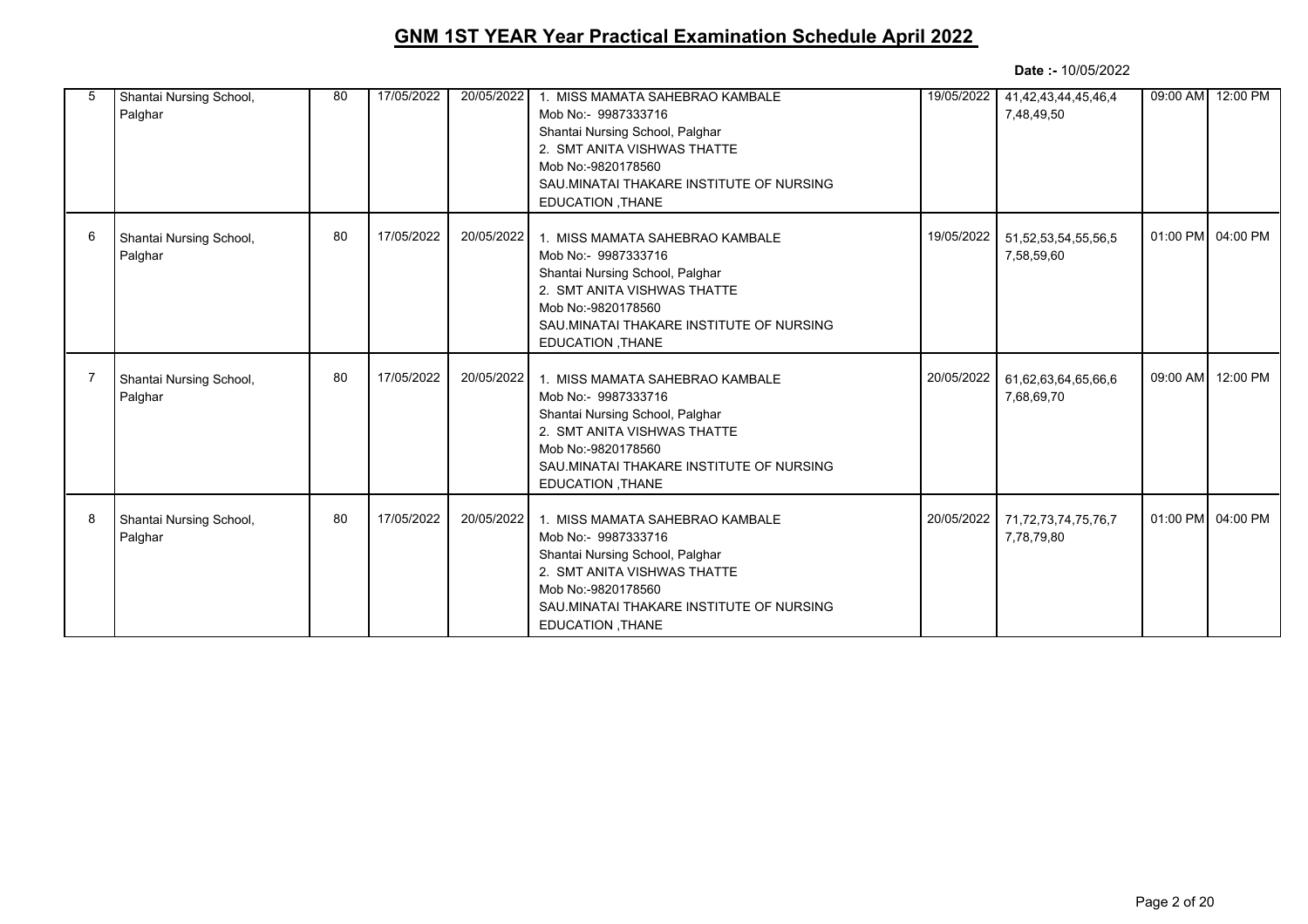| S.No. | Name of the Institution                                              | No of<br>student | <b>From</b> | To         | Name of the Examiner                                                                                                                                                                                                        | Date       | Seat No.          | lTime<br>From | lTime To |
|-------|----------------------------------------------------------------------|------------------|-------------|------------|-----------------------------------------------------------------------------------------------------------------------------------------------------------------------------------------------------------------------------|------------|-------------------|---------------|----------|
|       | I BR. NATH PAI INSTITUTE OF<br>  NURSING, PINGULI,<br>  SINDHUDURGA_ | 6                | 18/05/2022  | 18/05/2022 | 1. MISS SHAMBHAVI PRAKASH AJGAONKAR<br>Mob No:- 9421088940<br>BR. NATH PAI INSTITUTE OF NURSING, PINGULI,<br><b>SINDHUDURGA</b><br>2. MISS Shilpa Gopal Mhakle<br>Mob No:-9823952143<br><b>GENERAL HOSPITAL, SINDHUDURG</b> | 18/05/2022 | 81,82,83,84,85,86 | 09:00 AM      | 12:00 PM |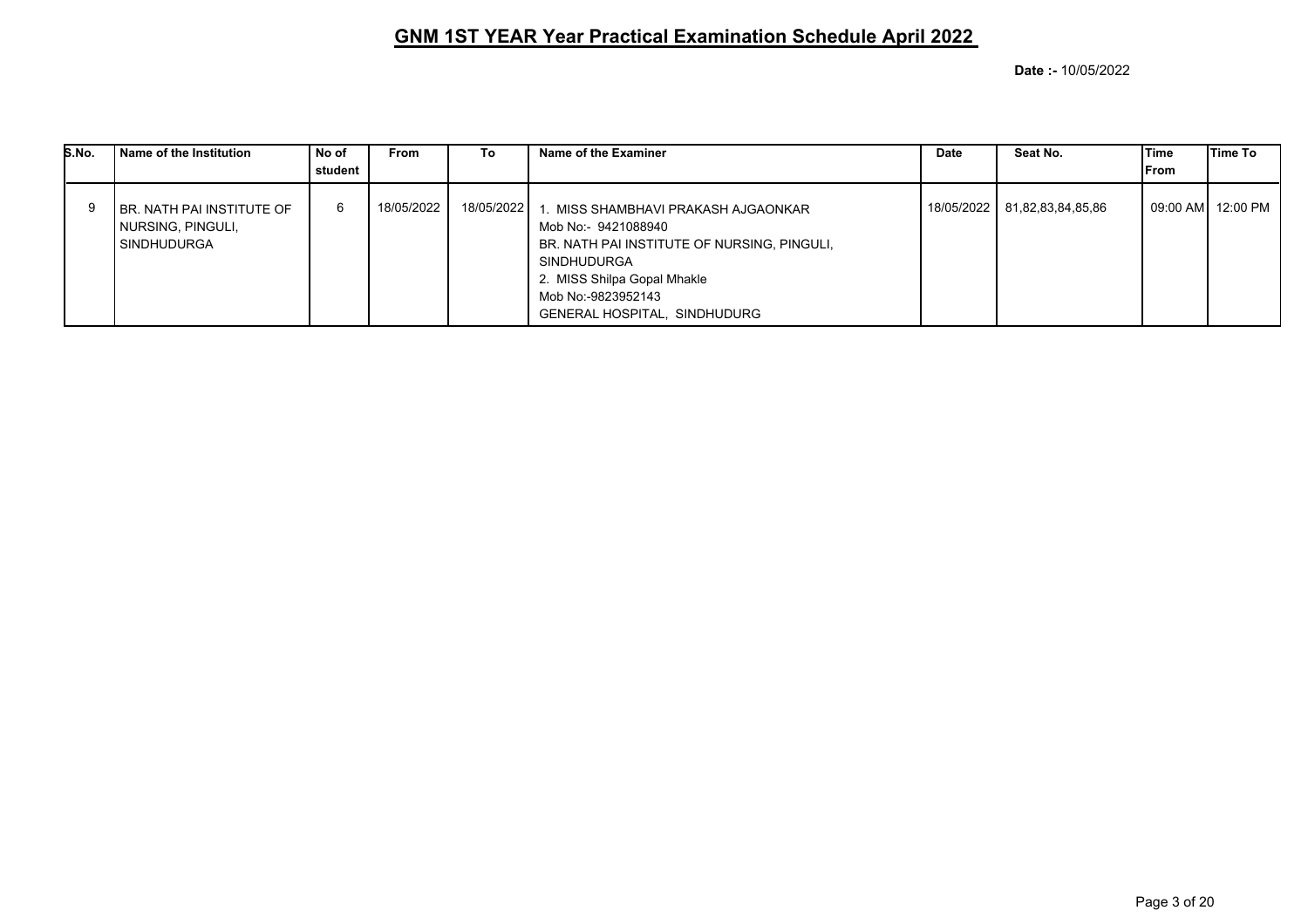**Region Name :- Pune**

| S.No. | Name of the Institution                      | No of<br>student | <b>From</b> | To         | Name of the Examiner                                                                                                                                                                                           | <b>Date</b> | Seat No.                                 | Time<br>l From | <b>Time To</b>    |
|-------|----------------------------------------------|------------------|-------------|------------|----------------------------------------------------------------------------------------------------------------------------------------------------------------------------------------------------------------|-------------|------------------------------------------|----------------|-------------------|
| 10    | <b>ABHINAV NURSING</b><br>SCHOOL, AHMEDNAGAR | 25               | 18/05/2022  | 19/05/2022 | 1. MISS DEEPALI BAJIRAO BORDE<br>Mob No:- 9850099390<br>ABHINAV NURSING SCHOOL, AHMEDNAGAR<br>2. MR AJJAPPA HANUMANT CHAVARADAR<br>Mob No:-8087927431<br>PARVATIBAI MHASKE INSTITUTE OF NURSING.<br>AHMEDNAGAR | 18/05/2022  | 87,88,89,90,91,92,9<br>3,94,95,96        |                | 09:00 AM 12:00 PM |
| -11   | <b>ABHINAV NURSING</b><br>SCHOOL, AHMEDNAGAR | 25               | 18/05/2022  | 19/05/2022 | 1. MISS DEEPALI BAJIRAO BORDE<br>Mob No:- 9850099390<br>ABHINAV NURSING SCHOOL, AHMEDNAGAR<br>2. MR AJJAPPA HANUMANT CHAVARADAR<br>Mob No:-8087927431<br>PARVATIBAI MHASKE INSTITUTE OF NURSING.<br>AHMEDNAGAR | 18/05/2022  | 97,98,99,100,101,1<br>02,103,104,105,106 |                | 01:00 PM 04:00 PM |
| 12    | <b>ABHINAV NURSING</b><br>SCHOOL, AHMEDNAGAR | 25               | 18/05/2022  | 19/05/2022 | 1. MISS DEEPALI BAJIRAO BORDE<br>Mob No:- 9850099390<br>ABHINAV NURSING SCHOOL, AHMEDNAGAR<br>2. MR AJJAPPA HANUMANT CHAVARADAR<br>Mob No:-8087927431<br>PARVATIBAI MHASKE INSTITUTE OF NURSING.<br>AHMEDNAGAR | 19/05/2022  | 107.108.109.110.11                       |                | 09:00 AM 12:00 PM |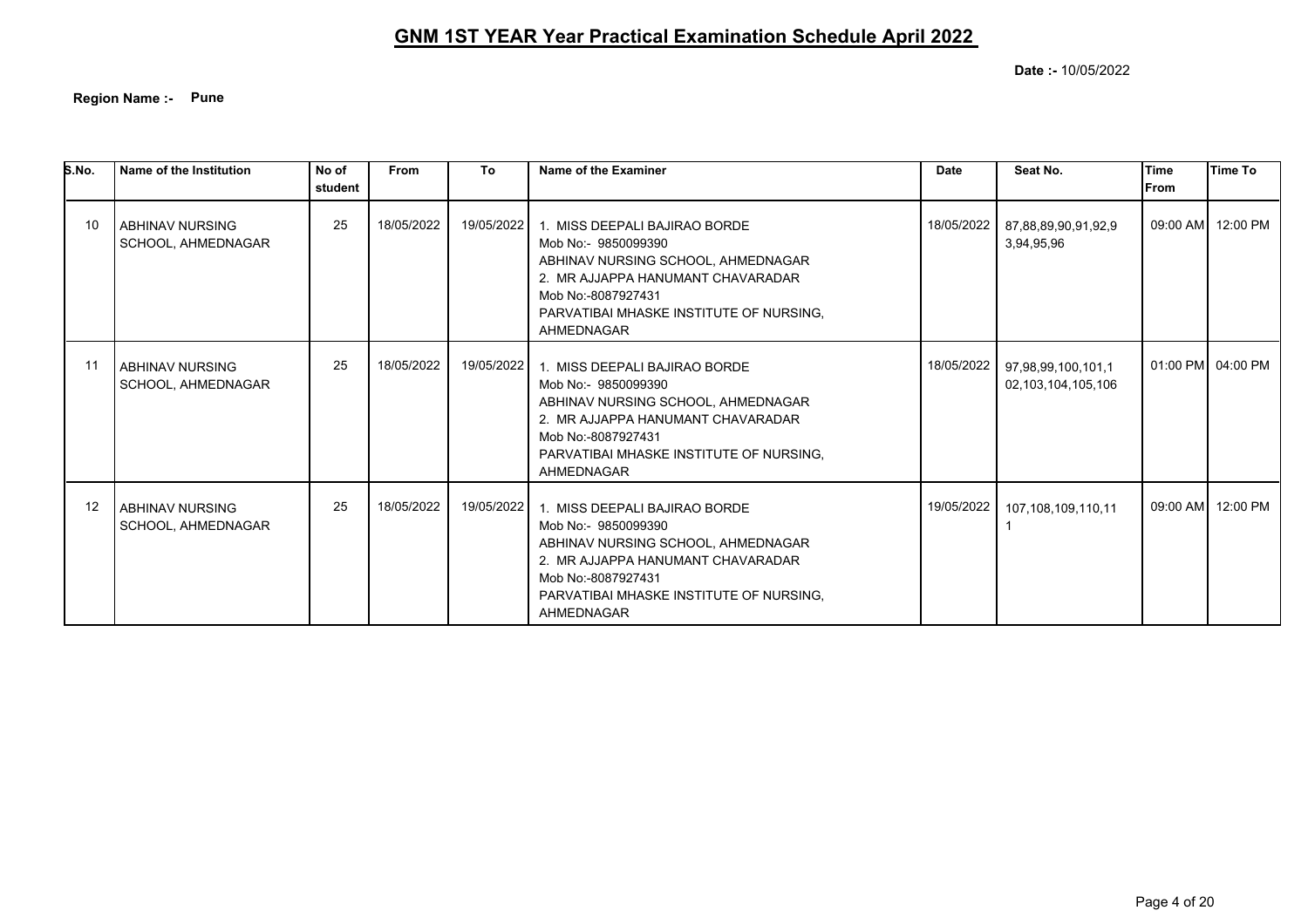| S.No. | Name of the Institution                                                | No of<br>student | From       | To         | Name of the Examiner                                                                                                                                                                                       | <b>Date</b> | Seat No.                                                | lTime<br>l From | Time To           |
|-------|------------------------------------------------------------------------|------------------|------------|------------|------------------------------------------------------------------------------------------------------------------------------------------------------------------------------------------------------------|-------------|---------------------------------------------------------|-----------------|-------------------|
| 13    | PHALTAN EDUCATION<br>SOCIETY, SCHOOL OF<br>NURSING, PHALTAN<br>.SATARA | 35               | 19/05/2022 | 20/05/2022 | 1. MR AMOL VILAS SAWANT<br>Mob No:- 9970264617<br>PHALTAN EDUCATION SOCIETY, SCHOOL OF NURSING,<br>PHALTAN, SATARA<br>2. MRS Sanjivani Prithviraj Chavan<br>Mob No:-9422032974<br>GENERAL HOSPITAL, SATARA | 19/05/2022  | 112, 113, 114, 115, 11<br>6,117,118,119,120,<br>121     |                 | 09:00 AM 12:00 PM |
| 14    | PHALTAN EDUCATION<br>SOCIETY, SCHOOL OF<br>NURSING, PHALTAN<br>,SATARA | 35               | 19/05/2022 | 20/05/2022 | 1. MR AMOL VILAS SAWANT<br>Mob No:- 9970264617<br>PHALTAN EDUCATION SOCIETY, SCHOOL OF NURSING,<br>PHALTAN, SATARA<br>2. MRS Sanjivani Prithviraj Chavan<br>Mob No:-9422032974<br>GENERAL HOSPITAL, SATARA | 19/05/2022  | 122, 123, 124, 125, 12<br>6,127,128,129,130,<br>131     |                 | 01:00 PM 04:00 PM |
| 15    | PHALTAN EDUCATION<br>SOCIETY, SCHOOL OF<br>NURSING, PHALTAN<br>.SATARA | 35               | 19/05/2022 | 20/05/2022 | 1. MR AMOL VILAS SAWANT<br>Mob No:- 9970264617<br>PHALTAN EDUCATION SOCIETY, SCHOOL OF NURSING,<br>PHALTAN, SATARA<br>2. MRS Sanjivani Prithviraj Chavan<br>Mob No:-9422032974<br>GENERAL HOSPITAL, SATARA | 20/05/2022  | 132, 133, 134, 135, 13<br>6, 137, 138, 139, 140,<br>141 | 09:00 AM        | 12:00 PM          |
| 16    | PHALTAN EDUCATION<br>SOCIETY, SCHOOL OF<br>NURSING, PHALTAN<br>,SATARA | 35               | 19/05/2022 | 20/05/2022 | 1. MR AMOL VILAS SAWANT<br>Mob No:- 9970264617<br>PHALTAN EDUCATION SOCIETY, SCHOOL OF NURSING,<br>PHALTAN, SATARA<br>2. MRS Sanjivani Prithviraj Chavan<br>Mob No:-9422032974<br>GENERAL HOSPITAL, SATARA | 20/05/2022  | 142, 143, 144, 145, 14<br>6                             |                 | 01:00 PM 04:00 PM |
|       |                                                                        |                  |            |            |                                                                                                                                                                                                            |             |                                                         |                 |                   |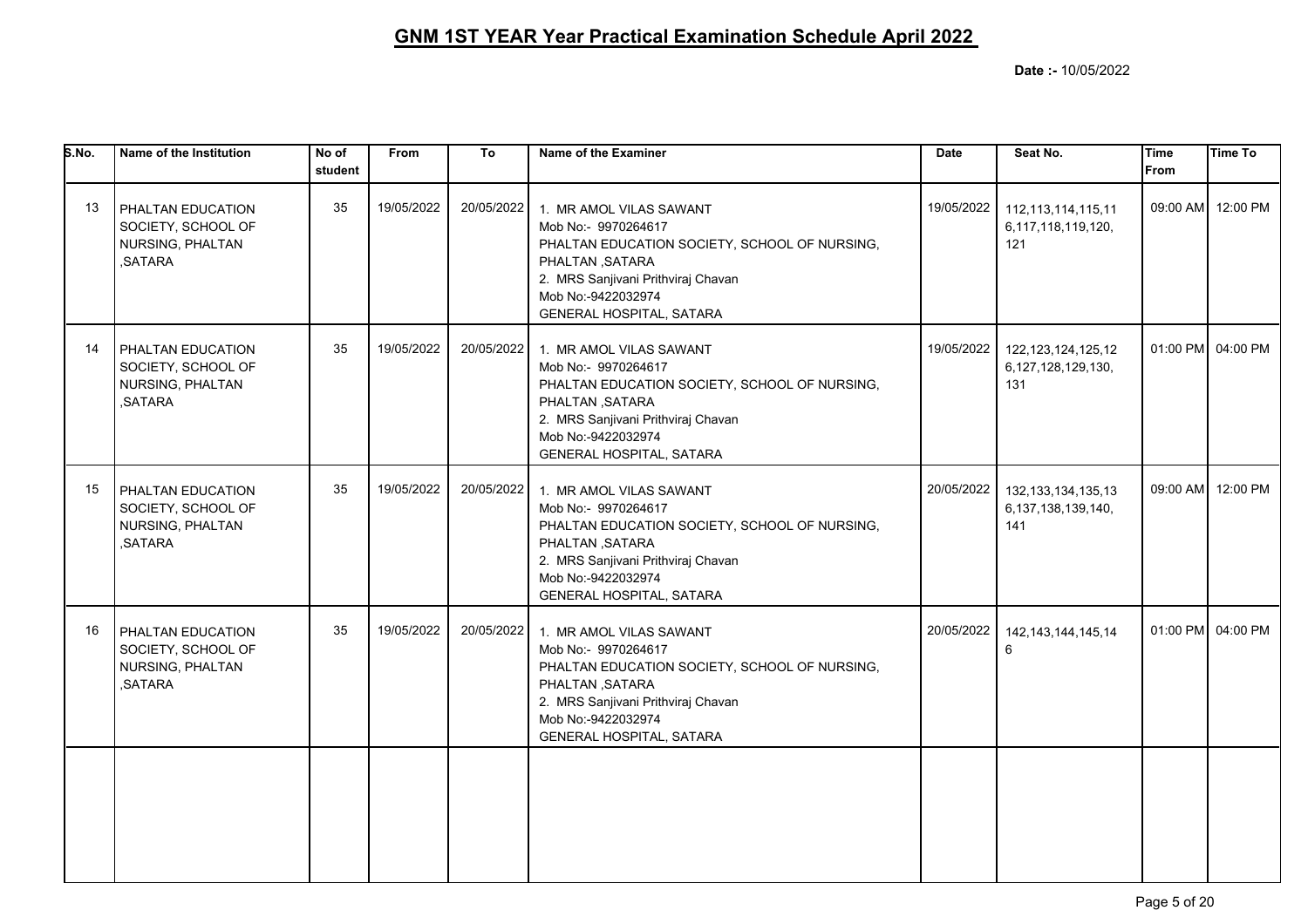| 17 | <b>RAJMATA NURSING</b><br>SCHOOL, SATARA | 56 | 18/05/2022 | 20/05/2022 | 1. MRS PALLAVI SUNIL DHAYGUDE<br>Mob No:- 9011144466<br>RAJMATA NURSING SCHOOL, SATARA<br>2. MR AMOL VILAS SAWANT<br>Mob No:-9970264617<br>PHALTAN EDUCATION SOCIETY, SCHOOL OF NURSING,<br>PHALTAN, SATARA | 18/05/2022 | 147, 148, 149, 150, 15<br>1, 152, 153, 154, 155,<br>156 |          | 09:00 AM 12:00 PM |
|----|------------------------------------------|----|------------|------------|-------------------------------------------------------------------------------------------------------------------------------------------------------------------------------------------------------------|------------|---------------------------------------------------------|----------|-------------------|
| 18 | <b>RAJMATA NURSING</b><br>SCHOOL, SATARA | 56 | 18/05/2022 | 20/05/2022 | 1. MRS PALLAVI SUNIL DHAYGUDE<br>Mob No:- 9011144466<br>RAJMATA NURSING SCHOOL, SATARA<br>2. MR AMOL VILAS SAWANT<br>Mob No:-9970264617<br>PHALTAN EDUCATION SOCIETY, SCHOOL OF NURSING,<br>PHALTAN, SATARA | 18/05/2022 | 157, 158, 159, 160, 16<br>1,162,163,164,165,<br>166     | 01:00 PM | 04:00 PM          |
| 19 | <b>RAJMATA NURSING</b><br>SCHOOL, SATARA | 56 | 18/05/2022 | 20/05/2022 | 1. MRS PALLAVI SUNIL DHAYGUDE<br>Mob No:- 9011144466<br>RAJMATA NURSING SCHOOL, SATARA<br>2. MR AMOL VILAS SAWANT<br>Mob No:-9970264617<br>PHALTAN EDUCATION SOCIETY, SCHOOL OF NURSING,<br>PHALTAN, SATARA | 19/05/2022 | 167, 168, 169, 170, 17<br>1,172,173,174,175,<br>176     | 09:00 AM | 12:00 PM          |
| 20 | <b>RAJMATA NURSING</b><br>SCHOOL, SATARA | 56 | 18/05/2022 | 20/05/2022 | 1. MRS PALLAVI SUNIL DHAYGUDE<br>Mob No:- 9011144466<br>RAJMATA NURSING SCHOOL, SATARA<br>2. MR AMOL VILAS SAWANT<br>Mob No:-9970264617<br>PHALTAN EDUCATION SOCIETY, SCHOOL OF NURSING,<br>PHALTAN, SATARA | 19/05/2022 | 177, 178, 179, 180, 18<br>1,182,183,184,185,<br>186     |          | 01:00 PM 04:00 PM |
| 21 | <b>RAJMATA NURSING</b><br>SCHOOL, SATARA | 56 | 18/05/2022 | 20/05/2022 | 1. MRS PALLAVI SUNIL DHAYGUDE<br>Mob No:- 9011144466<br>RAJMATA NURSING SCHOOL, SATARA<br>2. MR AMOL VILAS SAWANT<br>Mob No:-9970264617<br>PHALTAN EDUCATION SOCIETY, SCHOOL OF NURSING,<br>PHALTAN, SATARA | 20/05/2022 | 187, 188, 189, 190, 19<br>1,192,193,194,195,<br>196     | 09:00 AM | 12:00 PM          |
|    |                                          |    |            |            |                                                                                                                                                                                                             |            |                                                         |          |                   |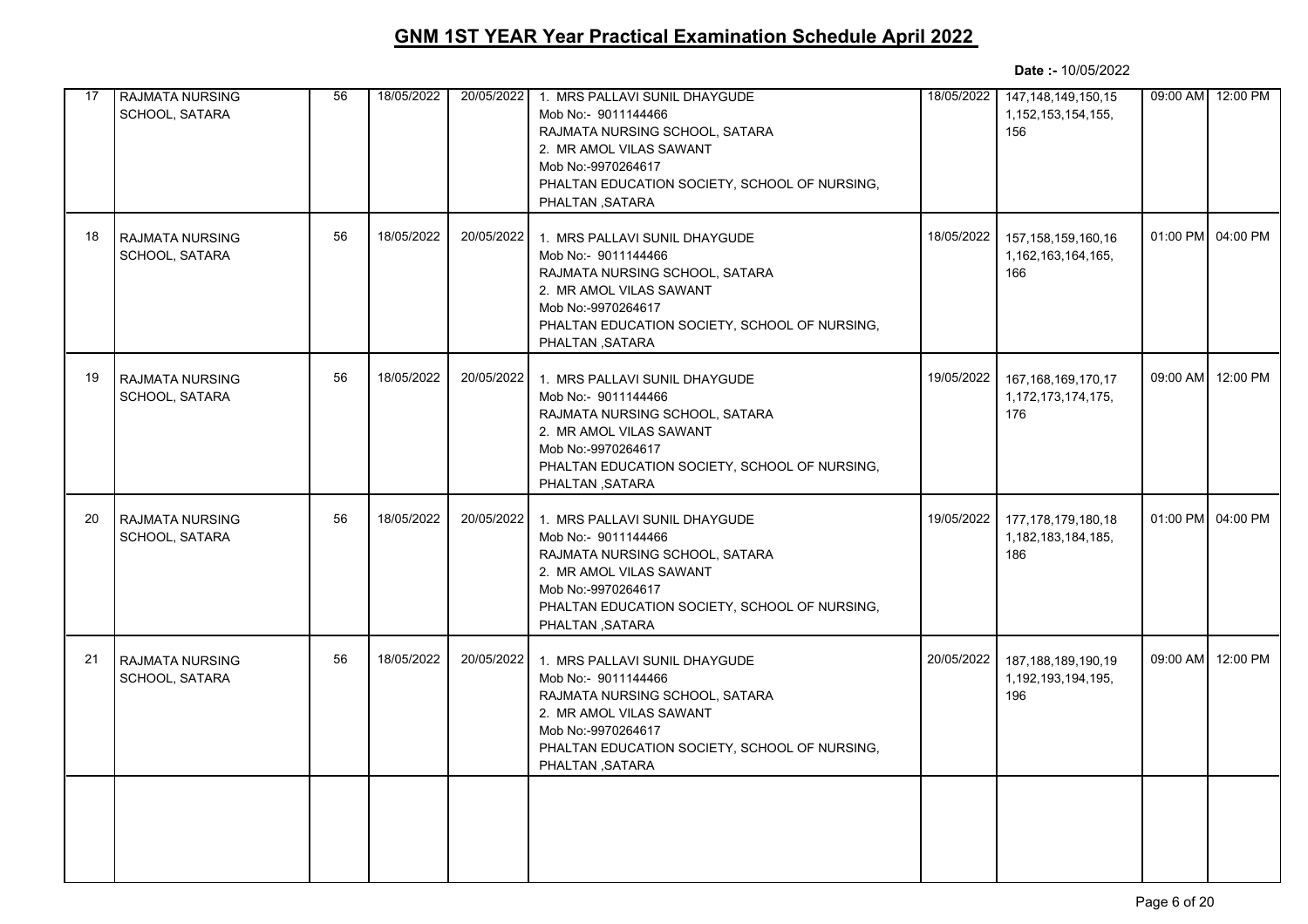| 22 | I RAJMATA NURSING | 56 | 18/05/2022 1 | 20/05/2022 | . MRS PALLAVI SUNIL DHAYGUDE                  | 20/05/2022 | 197,198,199,200,20 |  |
|----|-------------------|----|--------------|------------|-----------------------------------------------|------------|--------------------|--|
|    | SCHOOL, SATARA    |    |              |            | Mob No:- 9011144466                           |            | 1.202              |  |
|    |                   |    |              |            | RAJMATA NURSING SCHOOL, SATARA                |            |                    |  |
|    |                   |    |              |            | 2. MR AMOL VILAS SAWANT                       |            |                    |  |
|    |                   |    |              |            | Mob No:-9970264617                            |            |                    |  |
|    |                   |    |              |            | PHALTAN EDUCATION SOCIETY, SCHOOL OF NURSING, |            |                    |  |
|    |                   |    |              |            | PHALTAN SATARA                                |            |                    |  |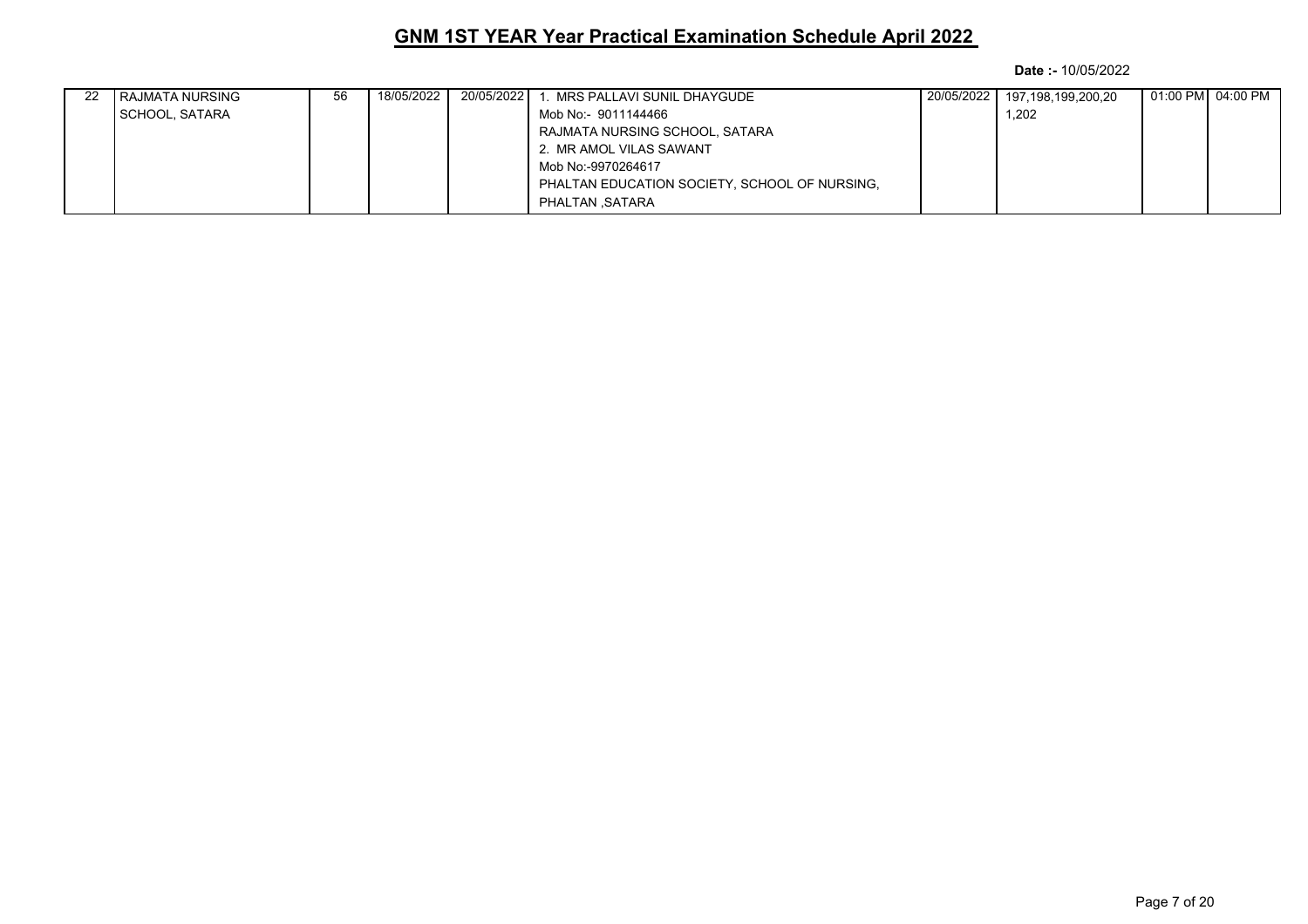| S.No. | Name of the Institution                                                                | No of<br>student | <b>From</b> | To         | Name of the Examiner                                                                                                                                                                                                 | <b>Date</b> | Seat No.                                                  | <b>Time</b><br>From | Time To           |
|-------|----------------------------------------------------------------------------------------|------------------|-------------|------------|----------------------------------------------------------------------------------------------------------------------------------------------------------------------------------------------------------------------|-------------|-----------------------------------------------------------|---------------------|-------------------|
| 23    | <b>KASEGAON EDUCATION</b><br>SOCIETY, SCHOOL OF<br>NURSING, ISLAMPUR,<br><b>SANGLI</b> | 36               | 20/05/2022  | 21/05/2022 | 1. MRS SUSHMA SHAILESH AGASTI<br>Mob No:- 9325433591<br>KASEGAON EDUCATION SOCIETY, SCHOOL OF<br>NURSING, ISLAMPUR, SANGLI<br>2. SMT SNEHA SACHINDRA JADHAV<br>Mob No:-9860566054<br><b>GENERAL HOSPITAL, SANGLI</b> | 20/05/2022  | 203,204,205,206,20<br>7,208,209,210,211,<br>212,213,214   |                     | 09:00 AM 12:00 PM |
| 24    | <b>KASEGAON EDUCATION</b><br>SOCIETY, SCHOOL OF<br>NURSING, ISLAMPUR,<br><b>SANGLI</b> | 36               | 20/05/2022  | 21/05/2022 | 1. MRS SUSHMA SHAILESH AGASTI<br>Mob No:- 9325433591<br>KASEGAON EDUCATION SOCIETY, SCHOOL OF<br>NURSING, ISLAMPUR, SANGLI<br>2. SMT SNEHA SACHINDRA JADHAV<br>Mob No:-9860566054<br><b>GENERAL HOSPITAL, SANGLI</b> | 20/05/2022  | 215,216,217,218,21<br>9,220,221,222,223,<br>224,225,226   |                     | 01:00 PM 04:00 PM |
| 25    | <b>KASEGAON EDUCATION</b><br>SOCIETY, SCHOOL OF<br>NURSING, ISLAMPUR,<br><b>SANGLI</b> | 36               | 20/05/2022  | 21/05/2022 | 1. MRS SUSHMA SHAILESH AGASTI<br>Mob No:- 9325433591<br>KASEGAON EDUCATION SOCIETY, SCHOOL OF<br>NURSING, ISLAMPUR, SANGLI<br>2. SMT SNEHA SACHINDRA JADHAV<br>Mob No:-9860566054<br><b>GENERAL HOSPITAL, SANGLI</b> | 21/05/2022  | 227,228,229,230,23<br>1,232,233,234,235,<br>236, 237, 238 |                     | 09:00 AM 12:00 PM |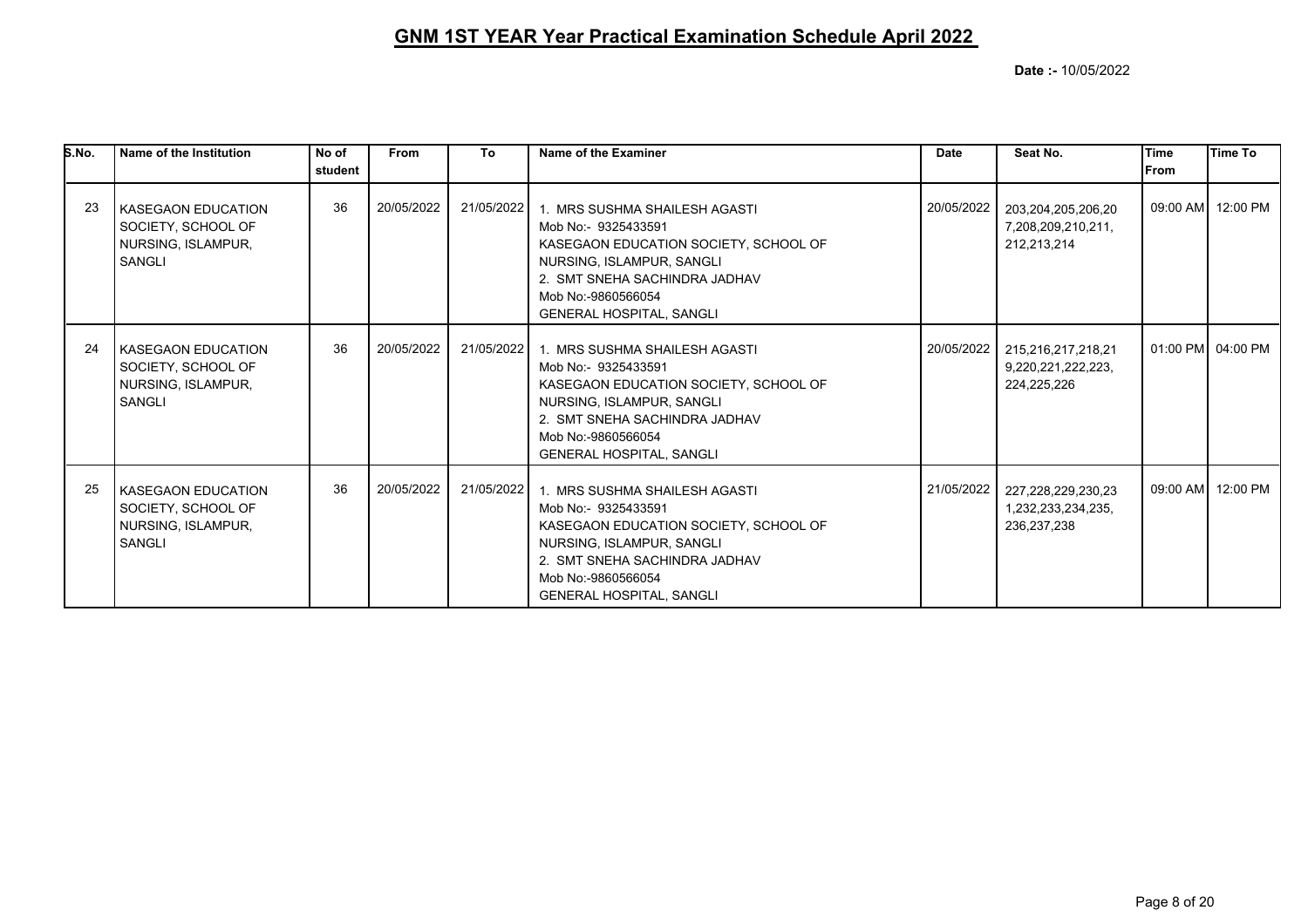**Date :-** 10/05/2022

**Region Name :- Nagpur**

| S.No. | Name of the Institution                                                   | No of<br>l student | <b>From</b> | To.          | Name of the Examiner                                                                                                                                                                                                     | <b>Date</b> | Seat No.                                            | Time<br>From | Time To  |
|-------|---------------------------------------------------------------------------|--------------------|-------------|--------------|--------------------------------------------------------------------------------------------------------------------------------------------------------------------------------------------------------------------------|-------------|-----------------------------------------------------|--------------|----------|
| 26    | I SUMITRABAI THAKARE<br><b>TRAINING COLLEGE OF</b><br>  NURSING, YAVATMAL |                    | 23/05/2022  | 23/05/2022 1 | . MRS VEERA VISHWAS CHANDEKAR.<br>Mob No:- 9405339337<br>SUMITRABAI THAKARE TRAINING COLLEGE OF NURSING.<br>YAVATMAL<br>2. MR PRASHANT TANAJI SAWANT<br>Mob No:-7020761220<br>MUNGASAJI MAHARAJ NURSING SCHOOL, YAVATMAL | 23/05/2022  | 239.240.241.242.24<br>3,244,245,246,247,<br>248.249 | 09:00 AM     | 12:00 PM |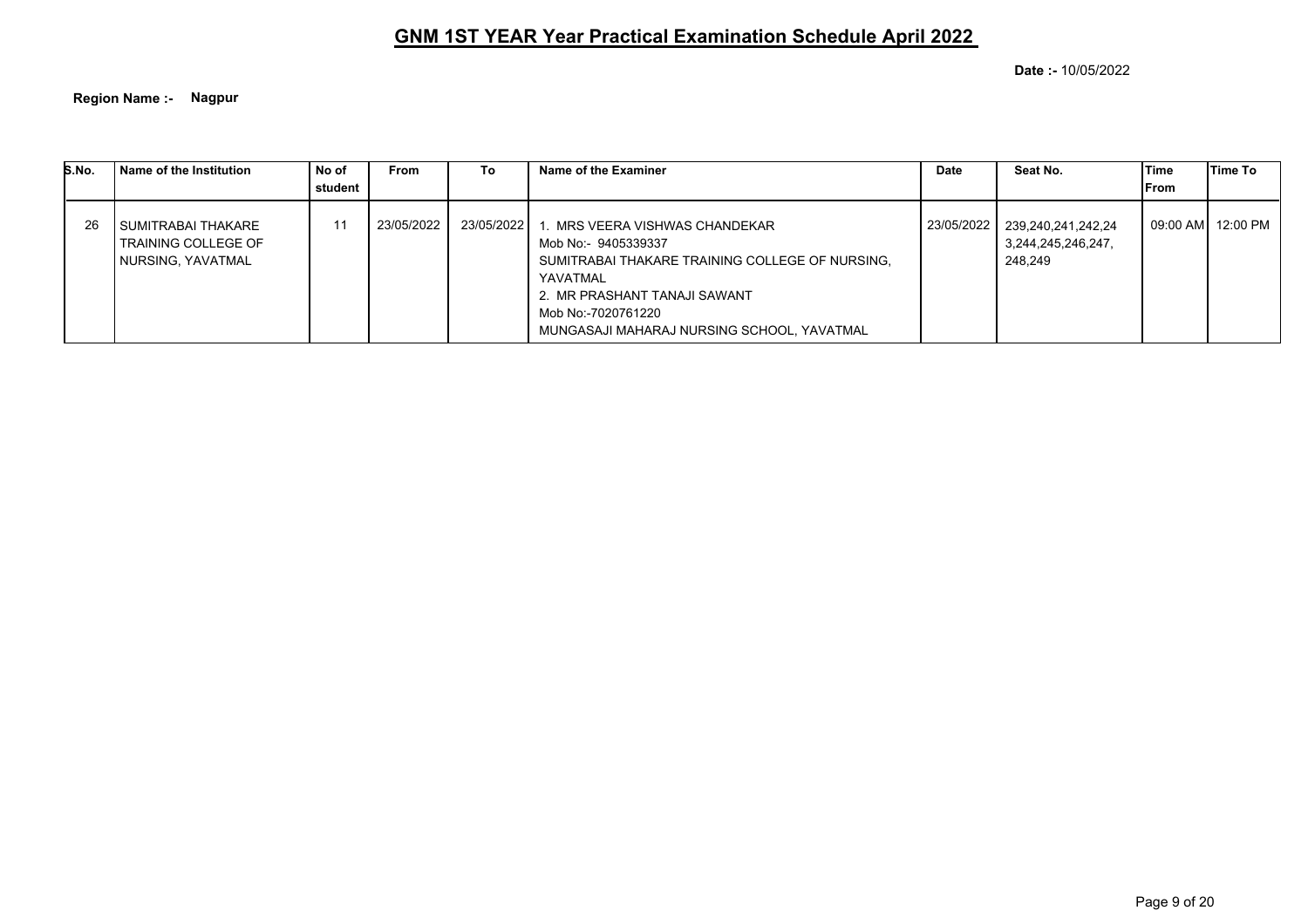| S.No. | Name of the Institution                                               | No of   | <b>From</b> | To           | Name of the Examiner                                                                                                                                                                                                 | <b>Date</b> | Seat No.                                        | Time         | Time To           |
|-------|-----------------------------------------------------------------------|---------|-------------|--------------|----------------------------------------------------------------------------------------------------------------------------------------------------------------------------------------------------------------------|-------------|-------------------------------------------------|--------------|-------------------|
|       |                                                                       | student |             |              |                                                                                                                                                                                                                      |             |                                                 | <b>IFrom</b> |                   |
| 27    | Late. Vijay Makhamale<br>Institute of RGNM School,<br>Buldhana        | 20      | 18/05/2022  | 18/05/2022 1 | I. MR SALMAN SHAIKH AMIN SHAIKH<br>Mob No:- 7588569668<br>Late. Vijay Makhamale Institute of RGNM School, Buldhana<br>2. MR KRUSHNA SUKHADEO KORDE<br>Mob No:-8668868529<br>MOTHER TERESA SCHOOL OF NURSING, BULDANA | 18/05/2022  | 250,251,252,253,25<br>4,255,256,257,258,<br>259 |              | 09:00 AM 12:00 PM |
| 28    | Late. Vijay Makhamale<br>Institute of RGNM School,<br><b>Buldhana</b> | 20      | 18/05/2022  | 18/05/2022   | MR SALMAN SHAIKH AMIN SHAIKH<br>Mob No:- 7588569668<br>Late. Vijay Makhamale Institute of RGNM School, Buldhana<br>2. MR KRUSHNA SUKHADEO KORDE<br>Mob No:-8668868529<br>MOTHER TERESA SCHOOL OF NURSING, BULDANA    | 18/05/2022  | 260,261,262,263,26<br>4,265,266,267,268,<br>269 |              | 01:00 PM 04:00 PM |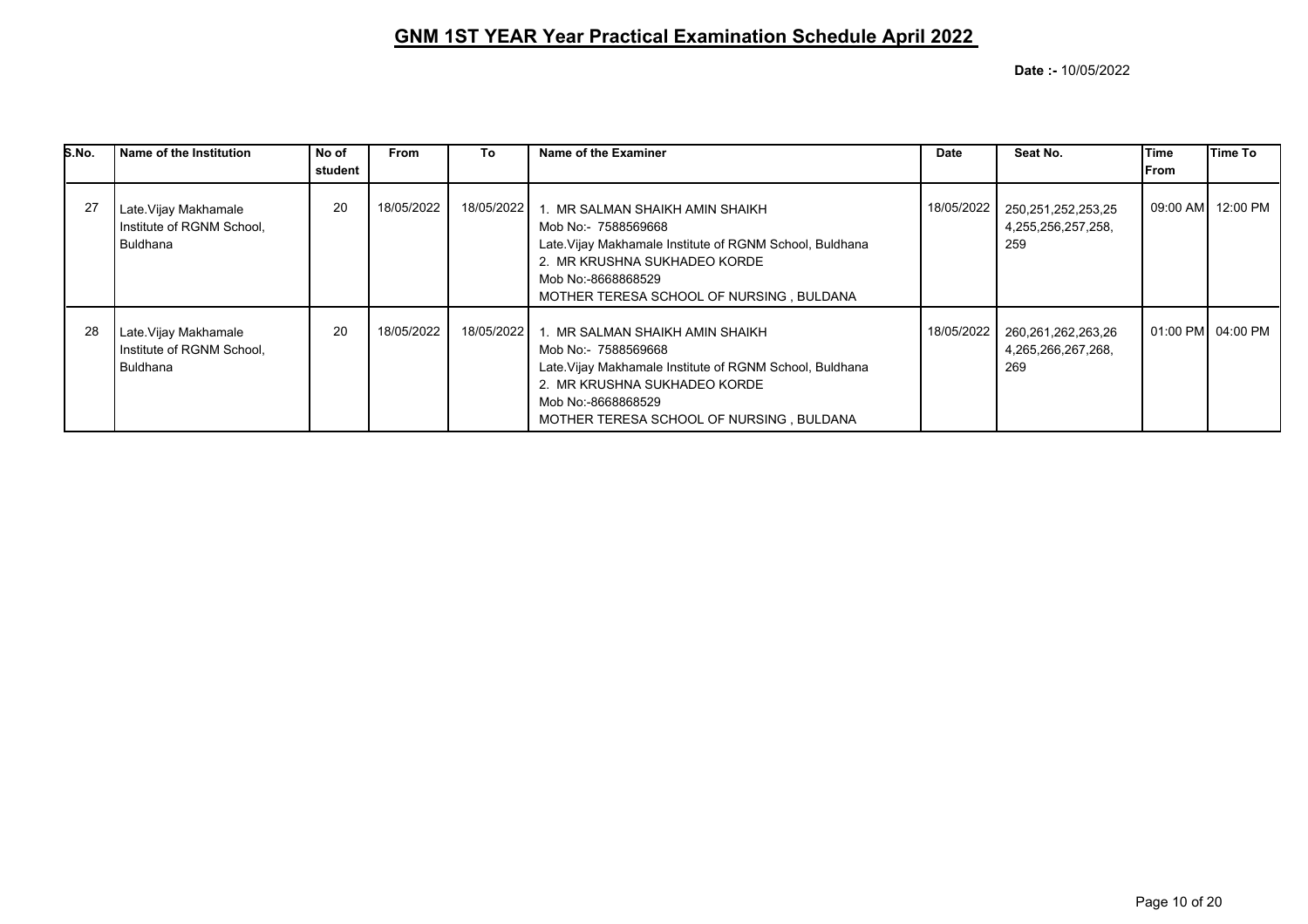| S.No. | Name of the Institution                                | No of   | From       | To         | Name of the Examiner                                                                                                                                                                 | <b>Date</b> | Seat No.                                        | Time         | Time To           |
|-------|--------------------------------------------------------|---------|------------|------------|--------------------------------------------------------------------------------------------------------------------------------------------------------------------------------------|-------------|-------------------------------------------------|--------------|-------------------|
|       |                                                        | student |            |            |                                                                                                                                                                                      |             |                                                 | <b>IFrom</b> |                   |
| -29   | SMT. K. N. PATEL SCHOOL<br>OF NURSING, BHANDARA        | 20      | 17/05/2022 | 17/05/2022 | 1. MR YASHINSAB NADAF<br>Mob No:- 7760322732<br>SMT. K. N. PATEL SCHOOL OF NURSING, BHANDARA<br>2. MRS KEJU TAKSONDE VENU<br>Mob No:-9823822835<br><b>GENERAL HOSPITAL, BHANDARA</b> | 17/05/2022  | 270,271,272,273,27<br>4,275,276,277,278,<br>279 |              | 09:00 AM 12:00 PM |
| 30    | <b>SMT. K. N. PATEL SCHOOL</b><br>OF NURSING, BHANDARA | 20      | 17/05/2022 | 17/05/2022 | 1. MR YASHINSAB NADAF<br>Mob No:- 7760322732<br>SMT. K. N. PATEL SCHOOL OF NURSING, BHANDARA<br>2. MRS KEJU TAKSONDE VENU<br>Mob No:-9823822835<br><b>GENERAL HOSPITAL, BHANDARA</b> | 17/05/2022  | 280,281,282,283,28<br>4,285,286,287,288,<br>289 |              | 01:00 PM 04:00 PM |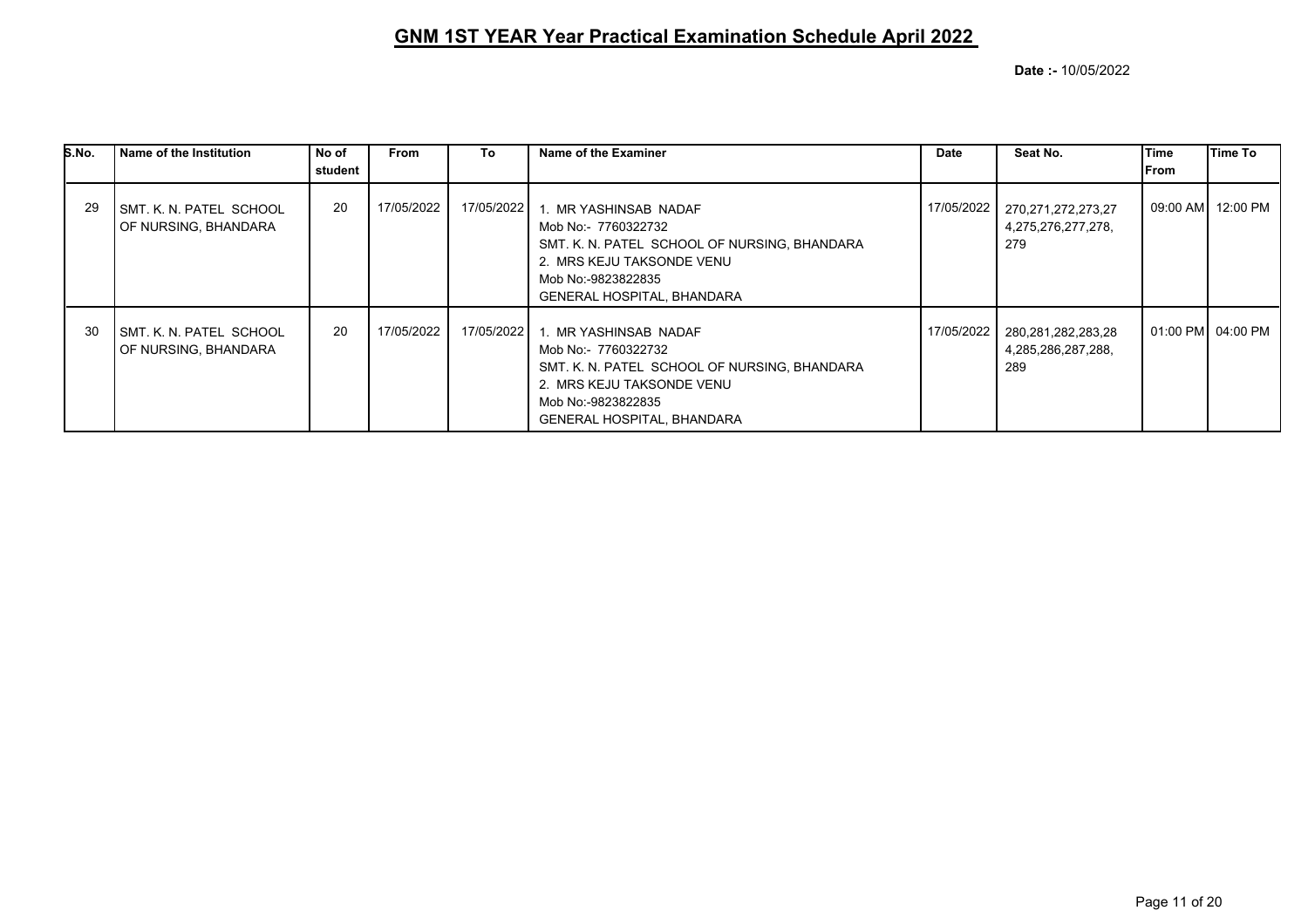| S.No. | Name of the Institution                                             | No of<br>student | <b>From</b> | To         | Name of the Examiner                                                                                                                                                                                                                    | <b>Date</b> | Seat No.                                            | Time<br><b>IFrom</b> | <b>Time To</b>    |
|-------|---------------------------------------------------------------------|------------------|-------------|------------|-----------------------------------------------------------------------------------------------------------------------------------------------------------------------------------------------------------------------------------------|-------------|-----------------------------------------------------|----------------------|-------------------|
| 31    | I MAA GAYATRI SCHOOL OF<br>NURSING, ACHALPUR,<br><b>AMRAVATI</b>    | 20               | 24/05/2022  | 24/05/2022 | 1. MR YOGESH PREMKUMAR AGRAWAL<br>Mob No:- 9730323537<br>MAA GAYATRI SCHOOL OF NURSING, ACHALPUR,<br><b>AMRAVATI</b><br>2. MRS Padma Satish Mugal<br>Mob No:-9422682621<br>DIST.HOSPITAL FOR WOMEN, AMRAVATI                            | 24/05/2022  | 290,291,292,293,29<br>4,295,296,297,298,<br>299     |                      | 09:00 AM 12:00 PM |
| 32    | l MAA GAYATRI SCHOOL OF<br>NURSING, ACHALPUR,<br><b>AMRAVATI</b>    | 20               | 24/05/2022  | 24/05/2022 | 1. MR YOGESH PREMKUMAR AGRAWAL<br>Mob No:- 9730323537<br>MAA GAYATRI SCHOOL OF NURSING, ACHALPUR,<br><b>AMRAVATI</b><br>2. MRS Padma Satish Mugal<br>Mob No:-9422682621<br>DIST.HOSPITAL FOR WOMEN, AMRAVATI                            | 24/05/2022  | 300,301,302,303,30<br>4,305,306,307,308,<br>309     |                      | 01:00 PM 04:00 PM |
| 33    | DR. PANJABRAO<br>DESHMUKH INST. OF NSG.<br><b>AMRAVATI</b>          | 19               | 18/05/2022  |            | 18/05/2022 1. MR VIVEK VEDA PAULRAJ<br>Mob No:- 9880504088<br>DR. PANJABRAO DESHMUKH INST. OF NSG. AMRAVATI<br>2. MRS RUPMALA KISHOR GHATAGE<br>Mob No:-9890763483<br>SARASWATI INSTITUTE OF NURSING SCIENCES AND<br>RESEARCH, AMRAVATI | 18/05/2022  | 310, 311, 312, 313, 31<br>4,315,316,317,318,<br>319 |                      | 09:00 AM 12:00 PM |
| 34    | I DR. PANJABRAO<br><b>DESHMUKH INST. OF NSG.</b><br><b>AMRAVATI</b> | 19               | 18/05/2022  | 18/05/2022 | 1. MR VIVEK VEDA PAULRAJ<br>Mob No:- 9880504088<br>DR. PANJABRAO DESHMUKH INST. OF NSG. AMRAVATI<br>2. MRS RUPMALA KISHOR GHATAGE<br>Mob No:-9890763483<br>SARASWATI INSTITUTE OF NURSING SCIENCES AND<br>RESEARCH, AMRAVATI            | 18/05/2022  | 320, 321, 322, 323, 32<br>4,325,326,327,328         |                      | 01:00 PM 04:00 PM |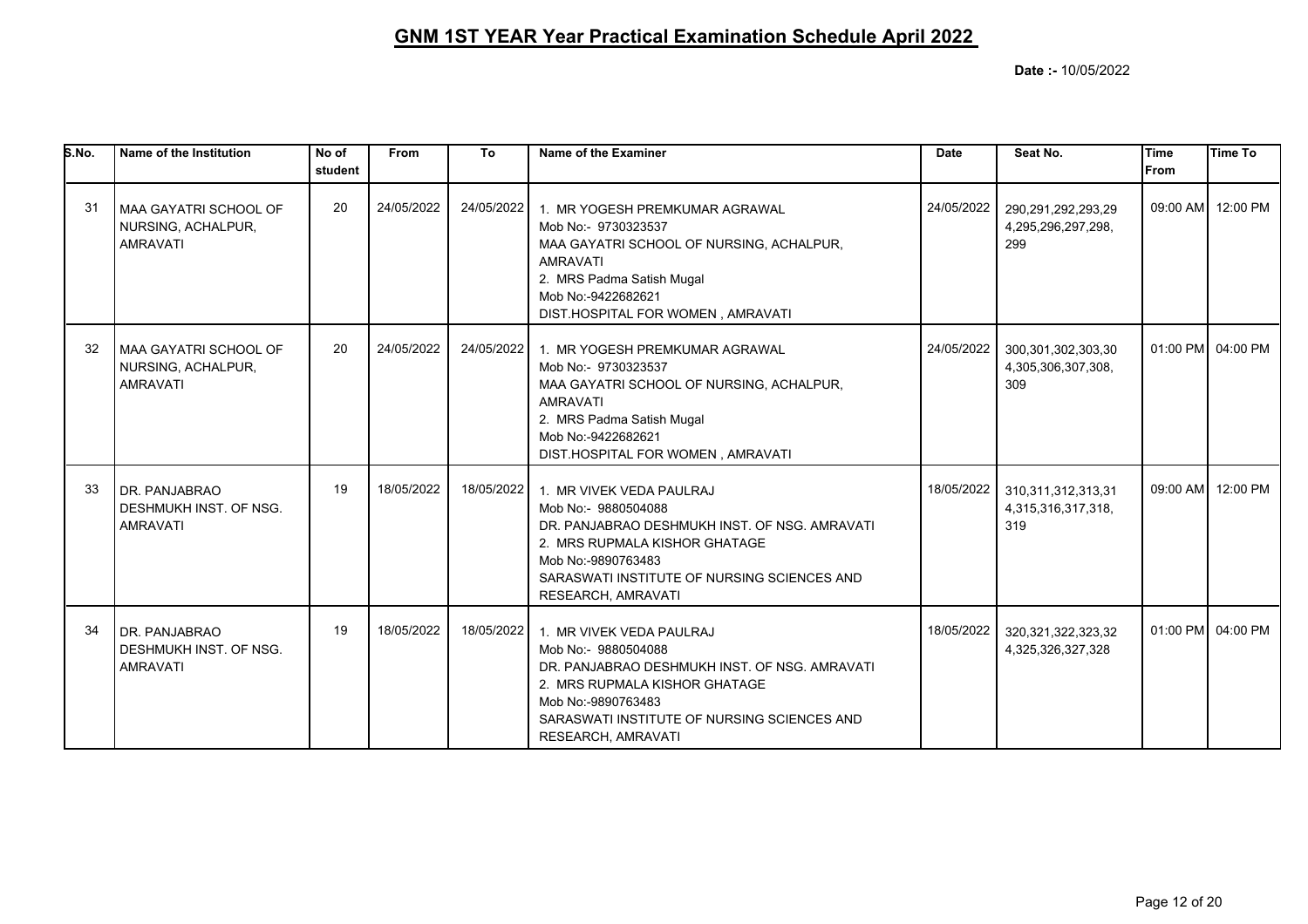| S.No. | Name of the Institution                                 | No of<br>student | From       | To         | Name of the Examiner                                                                                                                                                                       | <b>Date</b> | Seat No.                                            | <b>Time</b><br><b>From</b> | <b>Time To</b>    |
|-------|---------------------------------------------------------|------------------|------------|------------|--------------------------------------------------------------------------------------------------------------------------------------------------------------------------------------------|-------------|-----------------------------------------------------|----------------------------|-------------------|
| 35    | Shree Samarth Nursing<br>College, Balapur, Akola        | 45               | 17/05/2022 | 19/05/2022 | 1. MRS J Gnanadhinahari Samuel<br>Mob No:- 9623326379<br>Shree Samarth Nursing College, Balapur, Akola<br>2. MISS SANGITA UTTAMRAO SAYARE<br>Mob No:-9822252419<br>GENERAL HOSPITAL, AKOLA | 17/05/2022  | 329,330,331,332,33<br>3,334,335,336,337,<br>338     |                            | 09:00 AM 12:00 PM |
| 36    | Shree Samarth Nursing<br>College, Balapur, Akola        | 45               | 17/05/2022 | 19/05/2022 | 1. MRS J Gnanadhinahari Samuel<br>Mob No:- 9623326379<br>Shree Samarth Nursing College, Balapur, Akola<br>2. MISS SANGITA UTTAMRAO SAYARE<br>Mob No:-9822252419<br>GENERAL HOSPITAL, AKOLA | 17/05/2022  | 339, 340, 341, 342, 34<br>3,344,345,346,347,<br>348 |                            | 01:00 PM 04:00 PM |
| 37    | <b>Shree Samarth Nursing</b><br>College, Balapur, Akola | 45               | 17/05/2022 | 19/05/2022 | 1. MRS J Gnanadhinahari Samuel<br>Mob No:- 9623326379<br>Shree Samarth Nursing College, Balapur, Akola<br>2. MISS SANGITA UTTAMRAO SAYARE<br>Mob No:-9822252419<br>GENERAL HOSPITAL, AKOLA | 18/05/2022  | 349,350,351,352,35<br>3,354,355,356,357,<br>358     |                            | 09:00 AM 12:00 PM |
| 38    | Shree Samarth Nursing<br>College, Balapur, Akola        | 45               | 17/05/2022 | 19/05/2022 | 1. MRS J Gnanadhinahari Samuel<br>Mob No:- 9623326379<br>Shree Samarth Nursing College, Balapur, Akola<br>2. MISS SANGITA UTTAMRAO SAYARE<br>Mob No:-9822252419<br>GENERAL HOSPITAL, AKOLA | 18/05/2022  | 359,360,361,362,36<br>3,364,365,366,367,<br>368     |                            | 01:00 PM 04:00 PM |
| 39    | Shree Samarth Nursing<br>College, Balapur, Akola        | 45               | 17/05/2022 | 19/05/2022 | 1. MRS J Gnanadhinahari Samuel<br>Mob No:- 9623326379<br>Shree Samarth Nursing College, Balapur, Akola<br>2. MISS SANGITA UTTAMRAO SAYARE<br>Mob No:-9822252419<br>GENERAL HOSPITAL, AKOLA | 19/05/2022  | 369,370,371,372,37<br>3                             | 09:00 AM                   | 12:00 PM          |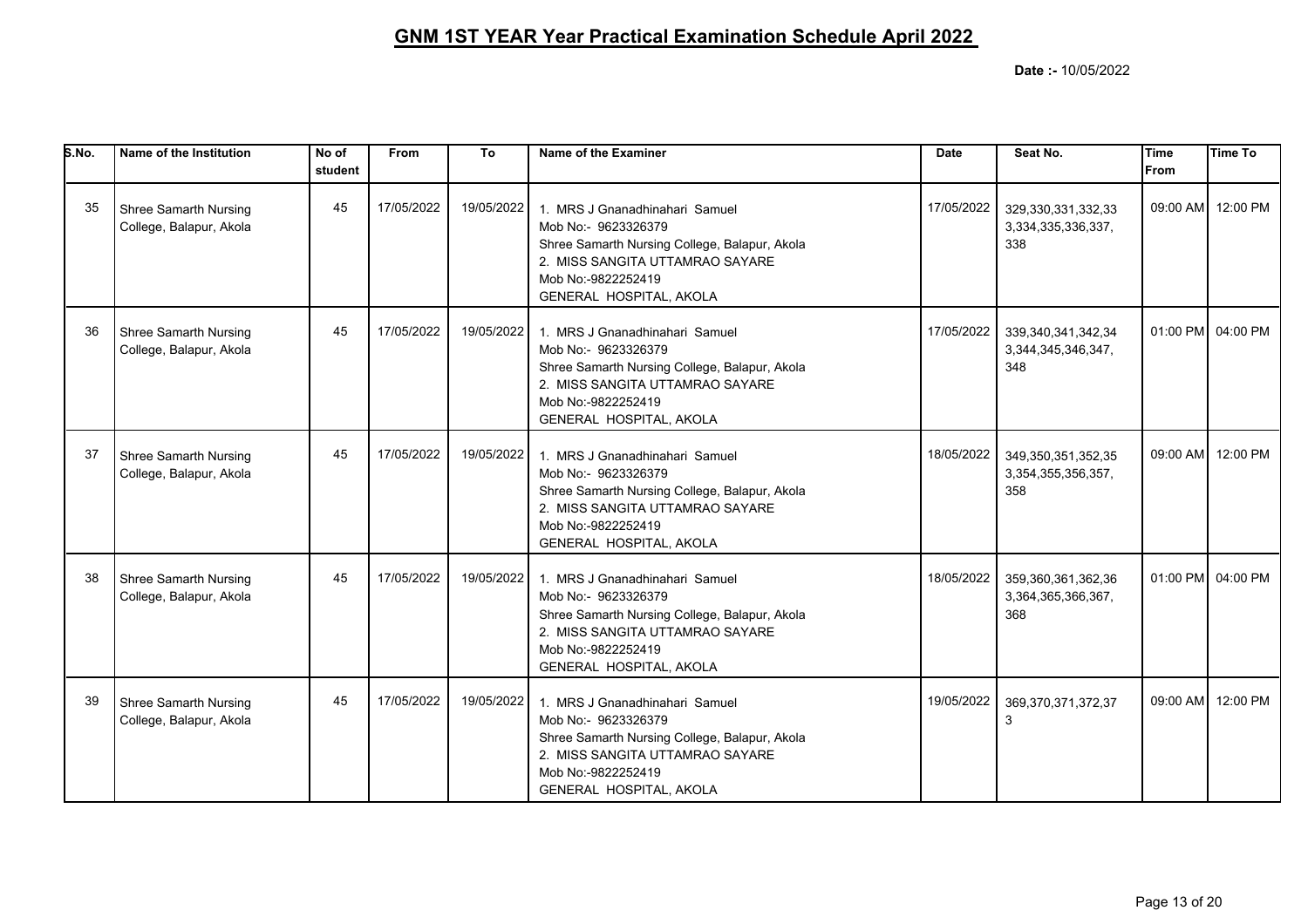| S.No. | Name of the Institution                       | No of<br>student | From       | To         | Name of the Examiner                                                                                                                                                                             | <b>Date</b> | Seat No.                                            | Time<br><b>From</b> | Time To           |
|-------|-----------------------------------------------|------------------|------------|------------|--------------------------------------------------------------------------------------------------------------------------------------------------------------------------------------------------|-------------|-----------------------------------------------------|---------------------|-------------------|
| 40    | <b>MAA GANGA NURSING</b><br>SCHOOL, WASHIM    | 37               | 17/05/2022 | 18/05/2022 | 1. MISS Swati Hamraj Dongre<br>Mob No:- 7252232371<br>MAA GANGA NURSING SCHOOL, WASHIM<br>2. MR RAVINDRA VIKAS INGOLE<br>Mob No:-8237675868<br>GENERAL HOSPITAL, WASHIM                          | 17/05/2022  | 374, 375, 376, 377, 37<br>8,379,380,381,382,<br>383 |                     | 09:00 AM 12:00 PM |
| 41    | <b>MAA GANGA NURSING</b><br>SCHOOL, WASHIM    | 37               | 17/05/2022 | 18/05/2022 | 1. MISS Swati Hamraj Dongre<br>Mob No:- 7252232371<br>MAA GANGA NURSING SCHOOL, WASHIM<br>2. MR RAVINDRA VIKAS INGOLE<br>Mob No:-8237675868<br>GENERAL HOSPITAL, WASHIM                          | 17/05/2022  | 384, 385, 386, 387, 38<br>8,389,390,391,392,<br>393 |                     | 01:00 PM 04:00 PM |
| 42    | <b>MAA GANGA NURSING</b><br>SCHOOL, WASHIM    | 37               | 17/05/2022 | 18/05/2022 | 1. MISS Swati Hamraj Dongre<br>Mob No:- 7252232371<br>MAA GANGA NURSING SCHOOL, WASHIM<br>2. MR RAVINDRA VIKAS INGOLE<br>Mob No:-8237675868<br>GENERAL HOSPITAL, WASHIM                          | 18/05/2022  | 394, 395, 396, 397, 39<br>8,399,400,401,402,<br>403 |                     | 09:00 AM 12:00 PM |
| 43    | MAA GANGA NURSING<br>SCHOOL, WASHIM           | 37               | 17/05/2022 | 18/05/2022 | 1. MISS Swati Hamraj Dongre<br>Mob No:- 7252232371<br>MAA GANGA NURSING SCHOOL, WASHIM<br>2. MR RAVINDRA VIKAS INGOLE<br>Mob No:-8237675868<br>GENERAL HOSPITAL, WASHIM                          | 18/05/2022  | 404,405,406,407,40<br>8,409,410                     |                     | 01:00 PM 04:00 PM |
| 44    | Shivshakti Nursing Institute,<br>Kota, Washim | 32               | 18/05/2022 | 19/05/2022 | 1. MISS TAEE BHAGWAN JADHAO<br>Mob No:- 9763204581<br>Shivshakti Nursing Institute, Kota, Washim<br>2. MISS Kanchanmala Anil Aghamakar<br>Mob No:-8308975032<br>MAA GANGA NURSING SCHOOL, WASHIM | 18/05/2022  | 411,412,413,414,41<br>5,416,417,418,419,<br>420,421 |                     | 09:00 AM 12:00 PM |
|       |                                               |                  |            |            |                                                                                                                                                                                                  |             |                                                     |                     |                   |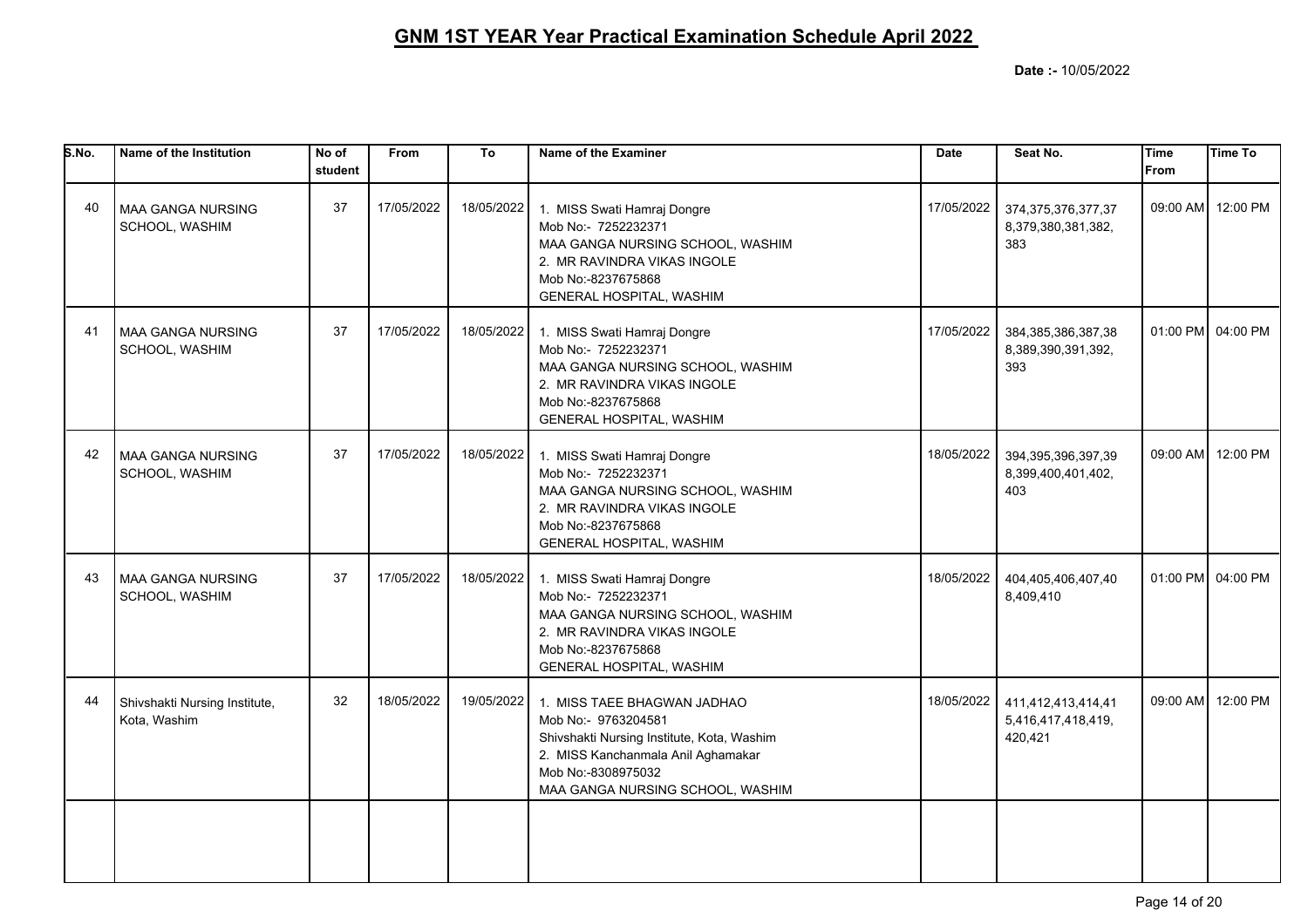| 45 | Shivshakti Nursing Institute,<br>Kota, Washim          | 32 | 18/05/2022 | 19/05/2022   | 1. MISS TAEE BHAGWAN JADHAO<br>Mob No:- 9763204581<br>Shivshakti Nursing Institute, Kota, Washim<br>2. MISS Kanchanmala Anil Aghamakar<br>Mob No:-8308975032<br>MAA GANGA NURSING SCHOOL, WASHIM | 18/05/2022 | 422,423,424,425,42<br>6,427,428,429,430,<br>431,432 | 01:00 PM 04:00 PM  |
|----|--------------------------------------------------------|----|------------|--------------|--------------------------------------------------------------------------------------------------------------------------------------------------------------------------------------------------|------------|-----------------------------------------------------|--------------------|
| 46 | Shivshakti Nursing Institute,<br><b>l</b> Kota. Washim | 32 | 18/05/2022 | 19/05/2022 l | 1. MISS TAEE BHAGWAN JADHAO<br>Mob No:- 9763204581<br>Shivshakti Nursing Institute, Kota, Washim<br>2. MISS Kanchanmala Anil Aghamakar<br>Mob No:-8308975032<br>MAA GANGA NURSING SCHOOL. WASHIM | 19/05/2022 | 433,434,435,436,43<br>7,438,439,440,441,<br>442     | 09:00 AMI 12:00 PM |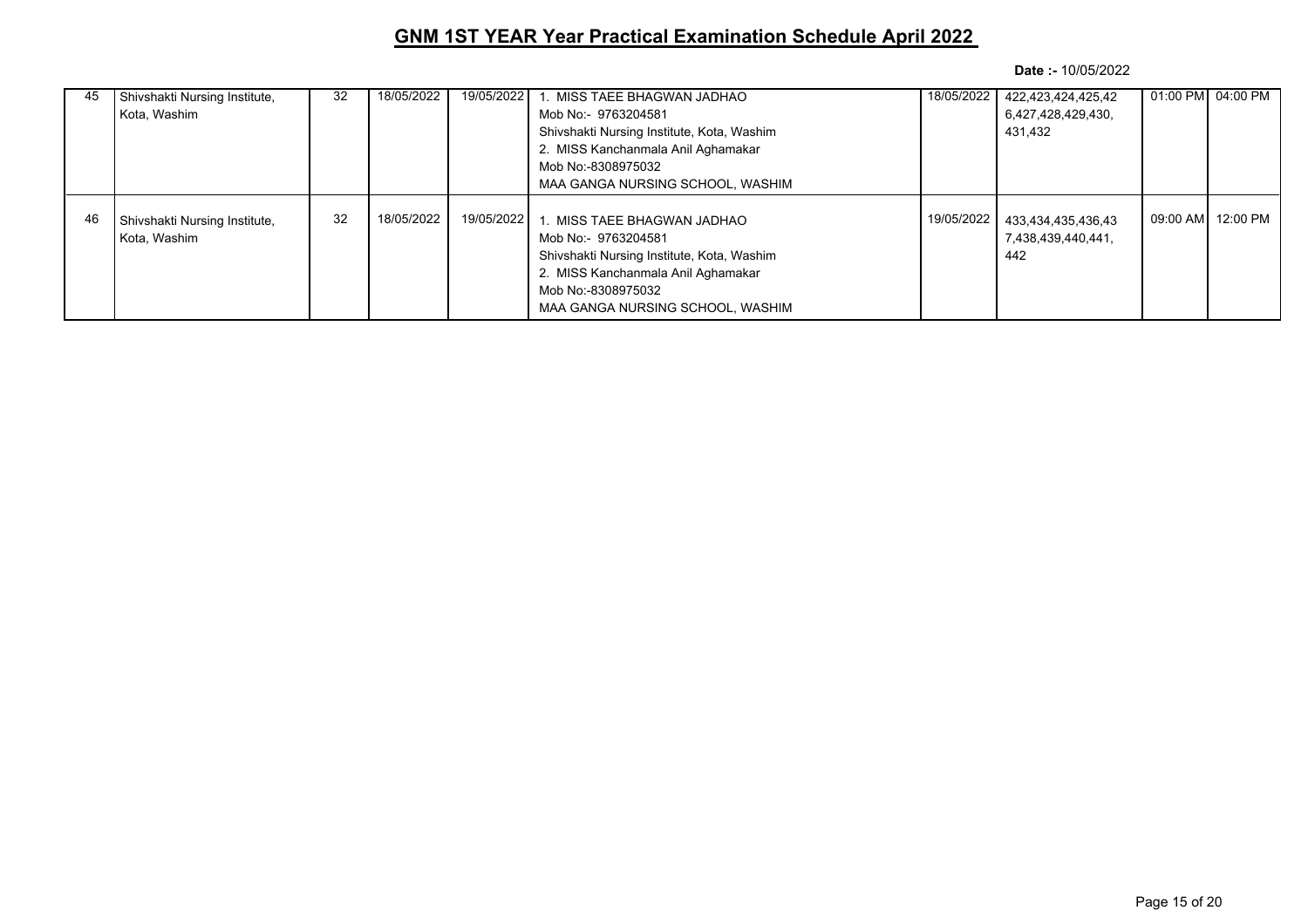**Date :-** 10/05/2022

**Region Name :- Aurangabad**

| 5.No. | Name of the Institution              | No of<br>student | From       | To         | Name of the Examiner                                                                                                                                                                                                               | Date       | Seat No.                                        | <b>Time</b><br>From | <b>Time To</b>    |
|-------|--------------------------------------|------------------|------------|------------|------------------------------------------------------------------------------------------------------------------------------------------------------------------------------------------------------------------------------------|------------|-------------------------------------------------|---------------------|-------------------|
| 47    | Nandigram Nursing College,<br>Nanded | 50               | 17/05/2022 | 19/05/2022 | 1. MISS MAYURI JAGANNATH BARULE<br>Mob No:- 9049289553<br>Nandigram Nursing College, Nanded<br>2. MR SHRIKANT RAJESHWAR BARTAKKE<br>Mob No:-8087584093<br>SHRI GURURGOVIND SINGHJI MEMORIAL SCHOOL OF<br>NURSING, ARDHAPUR, NANDED | 17/05/2022 | 443,444,445,446,44<br>7,448,449,450,451,<br>452 |                     | 09:00 AM 12:00 PM |
| 48    | Nandigram Nursing College,<br>Nanded | 50               | 17/05/2022 | 19/05/2022 | 1. MISS MAYURI JAGANNATH BARULE<br>Mob No:- 9049289553<br>Nandigram Nursing College, Nanded<br>2. MR SHRIKANT RAJESHWAR BARTAKKE<br>Mob No:-8087584093<br>SHRI GURURGOVIND SINGHJI MEMORIAL SCHOOL OF<br>NURSING, ARDHAPUR, NANDED | 17/05/2022 | 453,454,455,456,45<br>7,458,459,460,461,<br>462 |                     | 01:00 PM 04:00 PM |
| 49    | Nandigram Nursing College,<br>Nanded | 50               | 17/05/2022 | 19/05/2022 | 1. MISS MAYURI JAGANNATH BARULE<br>Mob No:- 9049289553<br>Nandigram Nursing College, Nanded<br>2. MR SHRIKANT RAJESHWAR BARTAKKE<br>Mob No:-8087584093<br>SHRI GURURGOVIND SINGHJI MEMORIAL SCHOOL OF<br>NURSING, ARDHAPUR, NANDED | 18/05/2022 | 463,464,465,466,46<br>7,468,469,470,471,<br>472 | 09:00 AM            | 12:00 PM          |
| 50    | Nandigram Nursing College,<br>Nanded | 50               | 17/05/2022 | 19/05/2022 | 1. MISS MAYURI JAGANNATH BARULE<br>Mob No:- 9049289553<br>Nandigram Nursing College, Nanded<br>2. MR SHRIKANT RAJESHWAR BARTAKKE<br>Mob No:-8087584093<br>SHRI GURURGOVIND SINGHJI MEMORIAL SCHOOL OF<br>NURSING, ARDHAPUR, NANDED | 18/05/2022 | 473,474,475,476,47<br>7,478,479,480,481,<br>482 |                     | 01:00 PM 04:00 PM |
|       |                                      |                  |            |            |                                                                                                                                                                                                                                    |            |                                                 |                     |                   |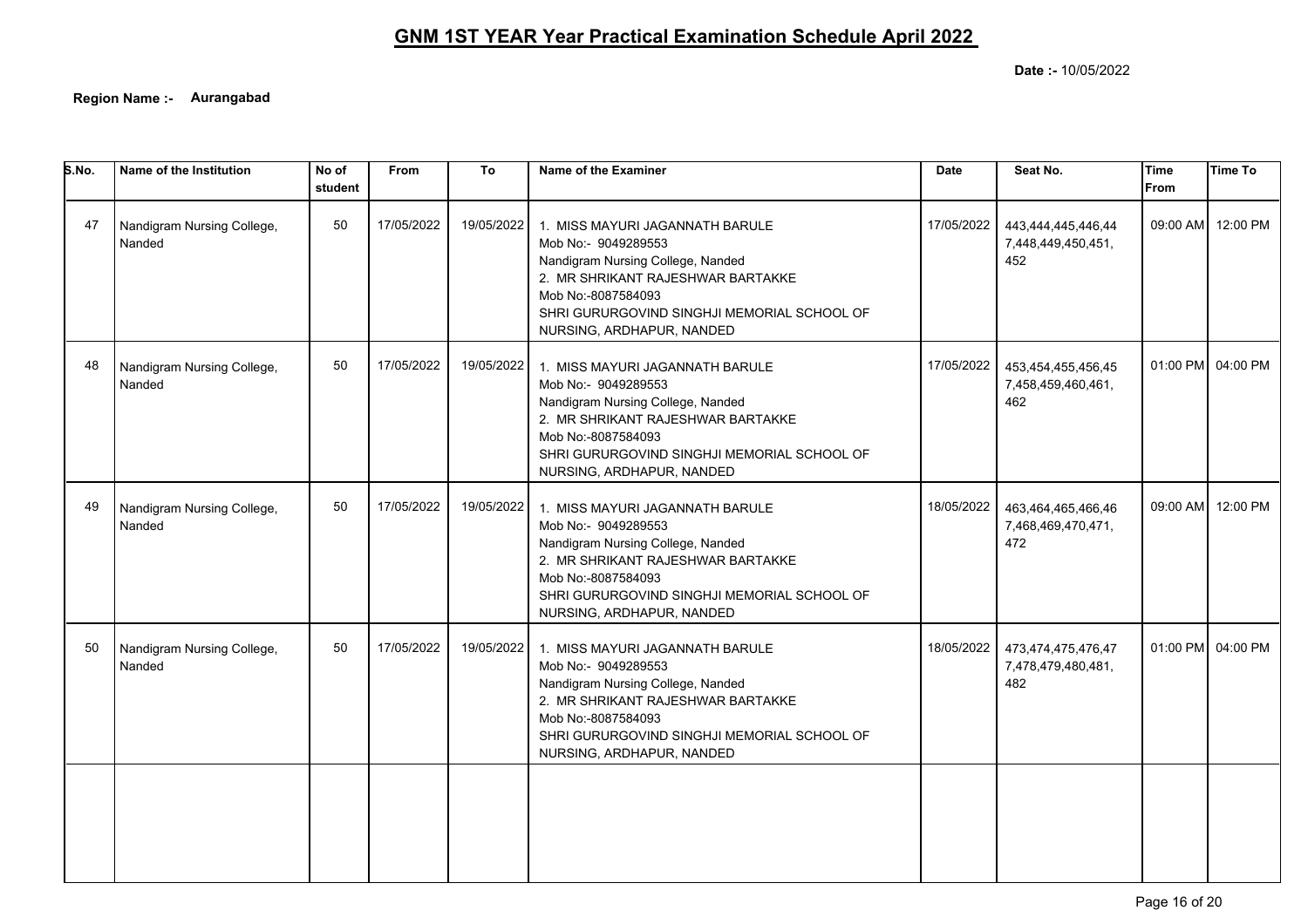| -51 | Nandigram Nursing College, | -50 | 17/05/2022 | 19/05/2022 | . MISS MAYURI JAGANNATH BARULE              | 19/05/2022 483,484,485,486,48 |  |
|-----|----------------------------|-----|------------|------------|---------------------------------------------|-------------------------------|--|
|     | Nanded                     |     |            |            | Mob No:- 9049289553                         | 7,488,489,490,491,            |  |
|     |                            |     |            |            | Nandigram Nursing College, Nanded           | 492                           |  |
|     |                            |     |            |            | 2. MR SHRIKANT RAJESHWAR BARTAKKE           |                               |  |
|     |                            |     |            |            | Mob No:-8087584093                          |                               |  |
|     |                            |     |            |            | SHRI GURURGOVIND SINGHJI MEMORIAL SCHOOL OF |                               |  |
|     |                            |     |            |            | NURSING, ARDHAPUR, NANDED                   |                               |  |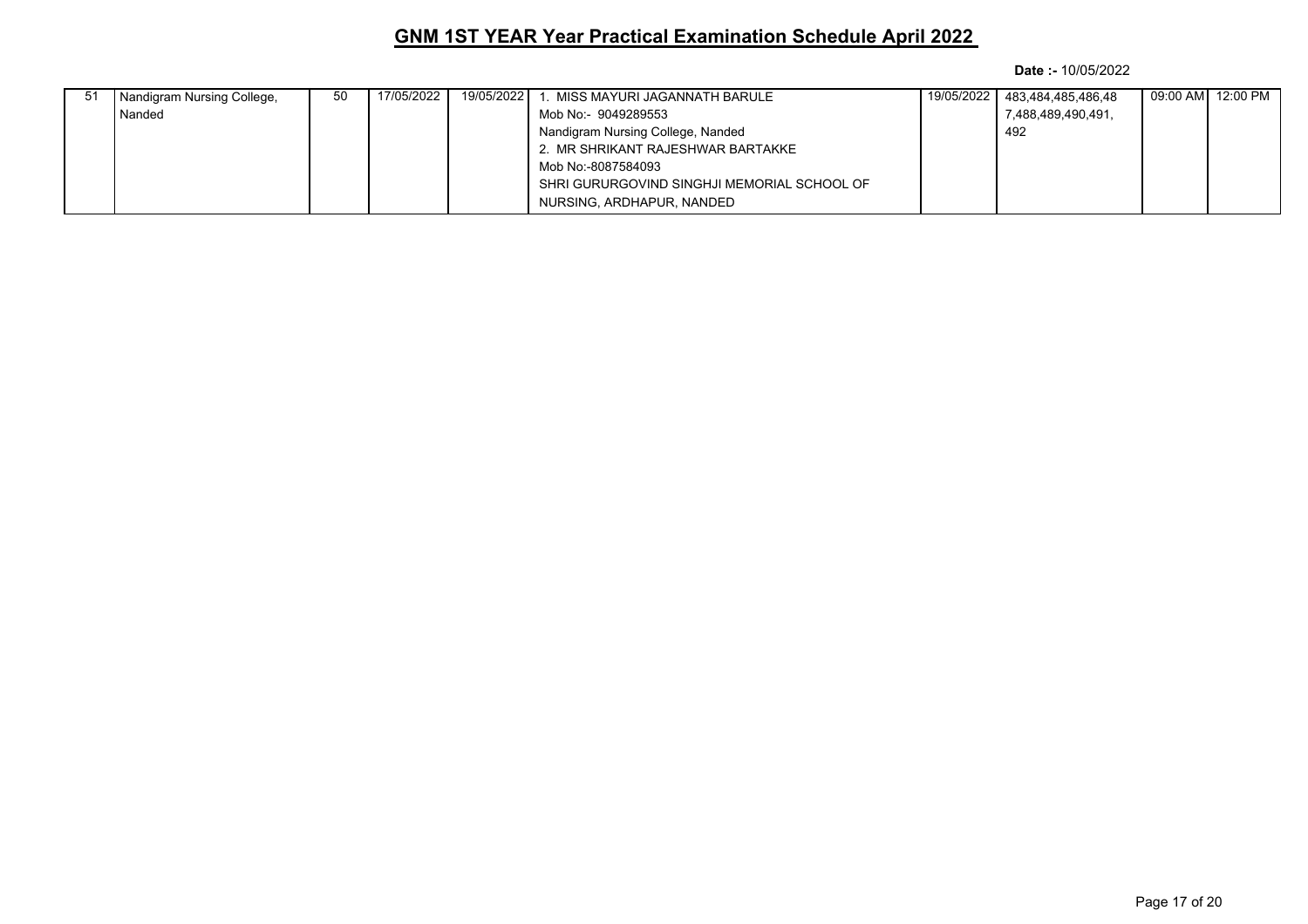| S.No. | Name of the Institution                | No of<br>student | <b>From</b> | To         | Name of the Examiner                                                                                                                                                              | <b>Date</b> | Seat No.                                        | lTime<br><b>IFrom</b> | Time To           |
|-------|----------------------------------------|------------------|-------------|------------|-----------------------------------------------------------------------------------------------------------------------------------------------------------------------------------|-------------|-------------------------------------------------|-----------------------|-------------------|
| 52    | New Vision School of<br>Nursing, Latur | 40               | 17/05/2022  | 18/05/2022 | 1. SMT KUMUDINI MURLIDHAR JADHAV<br>Mob No:- 9423451724<br>New Vision School of Nursing, Latur<br>2. MRS NEELAM LATIF SHAIKH<br>Mob No:-9960092217<br>Arman Nursing School, Latur | 17/05/2022  | 493,494,495,496,49<br>7,498,499,500,501,<br>502 |                       | 09:00 AM 12:00 PM |
| 53    | New Vision School of<br>Nursing, Latur | 40               | 17/05/2022  | 18/05/2022 | 1. SMT KUMUDINI MURLIDHAR JADHAV<br>Mob No:- 9423451724<br>New Vision School of Nursing, Latur<br>2. MRS NEELAM LATIF SHAIKH<br>Mob No:-9960092217<br>Arman Nursing School, Latur | 17/05/2022  | 503,504,505,506,50<br>7,508,509,510,511,<br>512 |                       | 01:00 PM 04:00 PM |
| 54    | New Vision School of<br>Nursing, Latur | 40               | 17/05/2022  | 18/05/2022 | 1. SMT KUMUDINI MURLIDHAR JADHAV<br>Mob No:- 9423451724<br>New Vision School of Nursing, Latur<br>2. MRS NEELAM LATIF SHAIKH<br>Mob No:-9960092217<br>Arman Nursing School, Latur | 18/05/2022  | 513,514,515,516,51<br>7,518,519,520,521,<br>522 |                       | 09:00 AM 12:00 PM |
| 55    | New Vision School of<br>Nursing, Latur | 40               | 17/05/2022  | 18/05/2022 | 1. SMT KUMUDINI MURLIDHAR JADHAV<br>Mob No:- 9423451724<br>New Vision School of Nursing, Latur<br>2. MRS NEELAM LATIF SHAIKH<br>Mob No:-9960092217<br>Arman Nursing School, Latur | 18/05/2022  | 523,524,525,526,52<br>7,528,529,530,531,<br>532 |                       | 01:00 PM 04:00 PM |